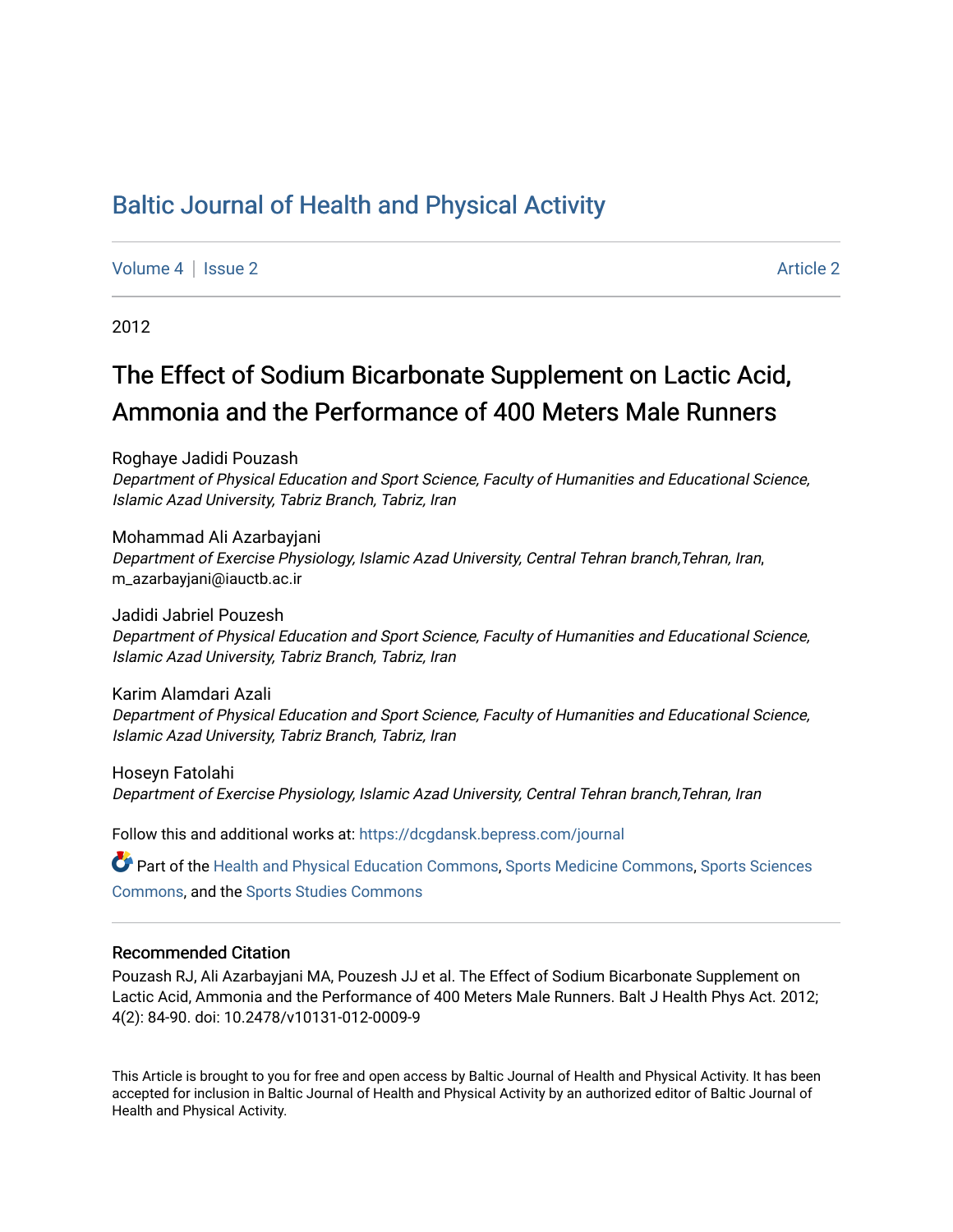VERSITA ORIGINAL ARTICLE

DOI: 10.2478/v10131-012-0009-9

|                                                                                                                                 | The Effect of Sodium Bicarbonate Supplement<br>on Lactic Acid, Ammonia and the Performance<br>of 400 Meters Male Runners                                                                                                                                                                                                                                                                                                         |
|---------------------------------------------------------------------------------------------------------------------------------|----------------------------------------------------------------------------------------------------------------------------------------------------------------------------------------------------------------------------------------------------------------------------------------------------------------------------------------------------------------------------------------------------------------------------------|
| <b>Authors' Contribution:</b><br>A – Study Design<br>B - Data Collection<br>C - Statistical Analysis<br>D - Data Interpretation | Roghaye Jadidi Pouzash <sup>1 (A, B, C)</sup> , Mohammad Ali Azarbayjani <sup>2 (C, D, E, F,G)</sup> ,<br>Jadidi Jabriel Pouzesh <sup>1 (A, B, C, D, E)</sup> , Karim Alamdari Azali <sup>1 (B, C, D)</sup> ,<br>Hoseyn Fatolahi <sup>2 (D, E)</sup>                                                                                                                                                                             |
| E - Manuscript Preparation<br>F - Literature Search<br>G - Funds Collection                                                     | Department of Physical Education and Sport Science, Faculty of Humanities and<br>Educational Science, Islamic Azad University, Tabriz branch, Tabriz, Iran<br>Department of Exercise Physiology, Islamic Azad University, Central Tehran<br>branch, Tehran, Iran                                                                                                                                                                 |
|                                                                                                                                 | Key words: alkalosis, anaerobic performance, lactic acid, ammonia                                                                                                                                                                                                                                                                                                                                                                |
|                                                                                                                                 |                                                                                                                                                                                                                                                                                                                                                                                                                                  |
|                                                                                                                                 |                                                                                                                                                                                                                                                                                                                                                                                                                                  |
| <b>Background:</b><br><b>Material/Methods:</b>                                                                                  | <b>Abstract</b><br>The aim of the present study was to investigate the effects of sodium bicarbonate<br>supplementation on anaerobic performance and some plasma metabolites.<br>16 young male athletes (age 20.58±3.25, Height 175.33±2.48 cm and BMI                                                                                                                                                                           |
|                                                                                                                                 | 21.57±2.68 kg/m <sup>2</sup> ) participated in two 400 m running sessions one hour following<br>sodium bicarbonate or placebo (calcium bicarbonate) supplementation with the<br>counterbalanced order. There were three blood sampling phases (resting condition,<br>30 min after supplementation and 2 min after 400 m running) in both of the sessions<br>and the blood pH; ammonia, lactate, and $HCO3$ levels were measured. |
| Results:                                                                                                                        | The results showed that running time in the sodium bicarbonate session was<br>significantly lower (57.41±0.11 sec) than the placebo (59.01±0.78 sec) session<br>$(P<0.05)$ . The blood HCO <sub>3</sub> levels (29.53 $\pm$ 2.64 mmol/L) increased with respect to the                                                                                                                                                           |
|                                                                                                                                 | resting values (23.13±1.84 mmol/L) with sodium bicarbonate administration; however,                                                                                                                                                                                                                                                                                                                                              |
|                                                                                                                                 | it decreased to the pre-exercise level (20.45 $\pm$ 1.92 mmol/L) after running (P<0.05).                                                                                                                                                                                                                                                                                                                                         |
|                                                                                                                                 | The HCO <sub>3</sub> levels (17.89 $\pm$ 2.48 mmol/L) also decreased under the resting values<br>(23.31±2.15 mmol/L) after running in the placebo session (P<0.05). Significant<br>increases were observed in blood lactate levels in both of the sessions; however,                                                                                                                                                             |
| Conclusions:                                                                                                                    | blood pH significantly decreased only in the placebo session (P<0.05).<br>It can be concluded that alkalosis can be considered as an ergogenic method and<br>can prevent a decrease in blood $HCO3$ during high intensity exercise.                                                                                                                                                                                              |

| $\mathbf{r}$   |                             |
|----------------|-----------------------------|
| Tables: 2      | Received: February 2012     |
| Figures: 1     | Accepted: May 2012          |
| References: 28 | <b>Published: June 2012</b> |

**Corresponding author:** 

Mohammad Ali Azarbayjani Phone: 00982126120074 Fax: 00982188074874 E-mail: m\_azarbayjani@iauctb.ac.ir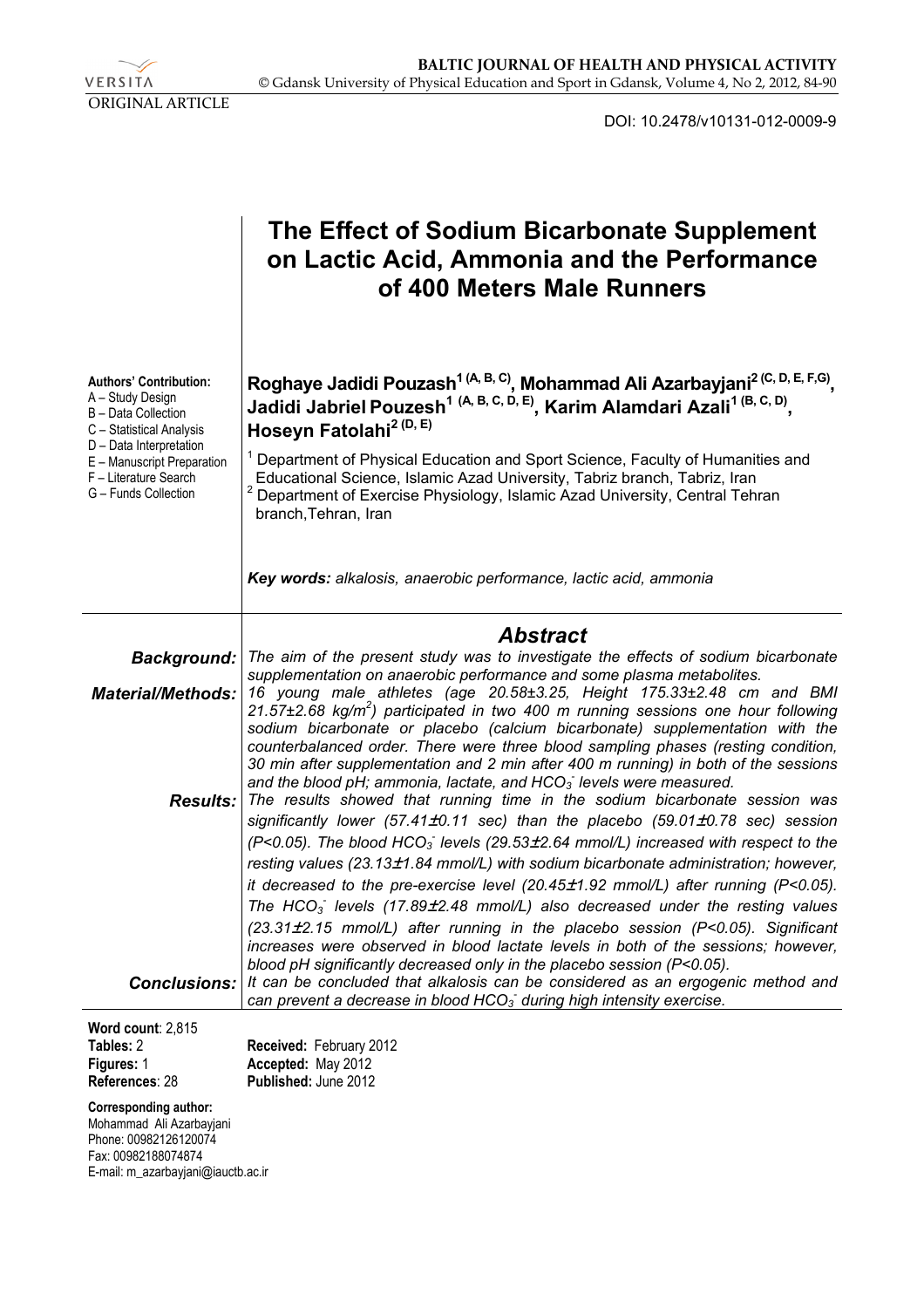#### **Introduction**

High-intensity muscle contraction can lead to intracellular changes in pH. As such, at the start of doing exercise, due to creatine phosphate catabolism, alkaline is created, and later with increased glycolysis, the acidic state becomes dominant [1]. There is evidence for the fact that using any buffer agent (such as sodium bicarbonate and sodium citrate) before exercise, along with repeated intensity construction exercise, can prevent the accumulation of  $H^+$  in skeleton muscles and decrease interstitial fluid and blood [2]. In addition, after short intensive exercise, the pressure of venous carbon dioxide increases [3], which causes hyperventilation at recovery. Therefore, it is expected that after using sodium bicarbonate, the decrease in pH level while exercising and during recovery will be compensated for. Therefore, the effect of using bicarbonate salts on exercise performance has been studied in several studies, and there have been reports of an increase in both buffer capacity and extracellular pH [4, 5], which may, in turn, cause an increase in the flow of H through sarcolema. Similarly, there is clear evidence supporting the role of loading bicarbonate in preventing fatigue resulting from pH decrease [4]. Most probably, the effect results from facilitation of positive hydrogen and carboxilate transfer and the exchange of sodium and hydrogen through sarcolema [6]. Moreover, there are clues confirming the fact that the creation of metabolic alkaloses can lead to an increase in the concentration of ionized lactate ([Lac-]) during the exercise and buffering the resulting lactate, while limiting the effects of pH reduction may lead to improved performance [7]. On the other hand, it has been reported that using sodium citrate at rest brings about a decrease in hydrogen ionic plasma and has no parallel effect on intercellular fluid, although it causes simultaneous improved performance [8, 9].

Using alkaline may cause the concentration of venous lactate and may be associated with the transfer of lactate from intercellular fluid to venous space. However, in the study no effect was reported on buffer capability and  $H^+$  concentration [10]. As such, considering the fact that lactate and  $H^+$  transfer from muscle cells depends on  $H^+$  concentration, it is supposed that an increase in the activities of mechanisms involved in ionic transfer accounts for increased venous concentration during the exercise [11]. It is also assumed that with an increase in performance level with using alkaline, the role of glycolysis in generating energy for activities automatically increases. Therefore, in such cases observing higher lactate plasma may be a usual phenomenon [12]. Due to the lack of some research evidence on the ineffectiveness of ergogenic loading of bicarbonate at present [11], no definite conclusions have been made about these findings. In addition, the role of low pH on muscle fatigue has been questioned [13].

Moreover, it seems necessary to mention that ammonium is formed in the kidneys as a result of the activity of the glutaminase enzyme dependent on phosphate (far curved tube) [14] and independent of phosphate (far curved tube) and all the produced  $NH<sub>3</sub>$  in the urine tubes appears in the form of ammonium ion  $(NH_4^+)$ . Due to the fact that in urine collecting tubes there is little penetrability for ammonium release mechanism, a little proportion of ammonia from intercellular fluid enters through non-ionic distribution.

In addition, in case of an increase in urine pH by the injection of bicarbonate or stasolamid, ammonium decomposes and ammonium enters blood [15]. Therefore, there are reports indicating that prolonged intensive exercise can increase the plasmid ammonium rate; the athletes have been observed to have lower rates [16]. On the other hand, some evidence shows that lactate and ammonia metabolism during exercise are independent of each other. It has also been reported that in intensive progressive exercises, the metabolic alkalosis has no effect on the accumulation of ammonia in plasma or the endurance capacity [17].

Therefore, it becomes clear that despite obvious evidence indicating the ergogenic effects of using buffer material, there is no definite evidence for these findings or the quality of the involved processes. In the present research, for the first time, many of the probably involved factors are simultaneously studied. The researchers also emphasize the role of ammonia in interaction with pH and lactate, as well as its involvement in phosphate purine cycle and ultimately its role in fatigue. Moreover, in most of the previous research the original tamponic reservoirs of the body has not been identified, which is believed to affect interpreting the results.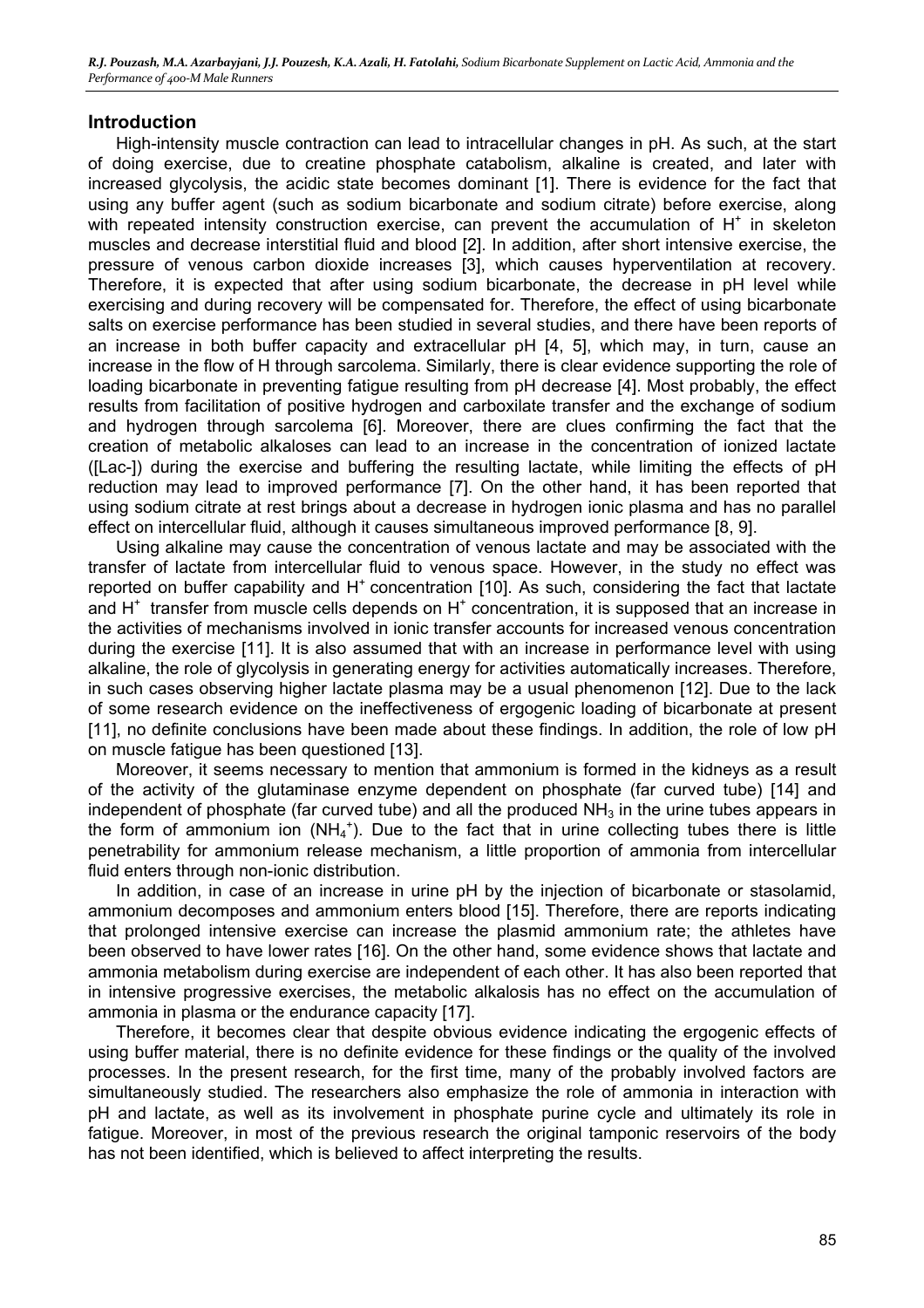### **Material and Methods**

#### *Participants*

Sixteen 400 meters male runners voluntarily participated in the study (Table 1). The necessary instructions were given to avoid any unusual changes in daily physical activities or food consumption patterns in the days before the test.

| Tab. 1. The participants' general characteristics |                       |                  |  |  |  |  |  |
|---------------------------------------------------|-----------------------|------------------|--|--|--|--|--|
|                                                   | Sodium<br>bicarbonate | Placebo          |  |  |  |  |  |
| Age (years)                                       | $20.58 + 3.25$        | $20.35 \pm 3.65$ |  |  |  |  |  |
| Height (cm)                                       | $175.33 \pm 2.48$     | $175.42 + 2.35$  |  |  |  |  |  |
| Weight (kg)                                       | $64.43 \pm 1.34$      | $64.53 \pm 1.23$ |  |  |  |  |  |
| BMI(kg/m2)                                        | $21.57 + 2.67$        | $21.61 \pm 2.74$ |  |  |  |  |  |

#### *Sodium Bicarbonate Supplement*

Sodium bicarbonate supplement (alkalosis) and calcium carbonate placebo in the form of dark hygienic capsules, with the dosage of .3 grams per kilogram [18, 19] of body weight were used one hour before the test. Like Nilson and others (2002), no food interference was introduced, yet the volunteers had not eaten or drunk for 12 hours before the test [10]. The participants were randomly put into two groups, in a way that half of the participants (8 people) took bicarbonate supplement, and the other half took placebo.

#### *400 Meters Running Test*

After a full warm-up, the participants entered a 400-meter running race in groups of 4 (on a standard running track). The way the participants were put in track lines was randomly decided. In the second session, just the type of the supplement used by the participants was altered, so that each participant took both supplements in two sessions.

#### *Blood Sampling*

There were three blood sampling phases which include, resting condition, 30 min after supplementation and 2 min after 400 m run [10, 20]. Needless to mention, in both sessions the blood samples were poured into lab tubes containing heparin. They were immediately sent to a laboratory for analysis.

#### *Biochemical Measurements*

To measure blood parameters, like Ball and Mogan' s method (1997), a blood gas analyzer (A.V.L model) was used through the enzymatic method [18]. To measure blood lactate, a commercial auto analyzer was used.

#### *Statistical Analysis*

Having ensured the natural distribution of all data by the K-S test, the data for the factors of ammonia, sodium bicarbonate, lactate, and blood PH, were compared using a repeated measures test in three phases: at rest (R), 30 minutes after taking the supplement (PS), and 2 minutes after 400 meters run (PE). In case there were any differences, the LSD test was used for further analysis. Moreover, after calculating the difference in the data for each factor at R and PS, as well as PS and PE levels, the amount of these changes between bicarbonate supplement-taking and placebo-taking groups and the time spent to run 400 meters in the two groups were compared using independent t-tests. Statistical significance was accepted at  $P \le 0.05$ .

#### **Results**

The preliminary results indicated that by using sodium bicarbonate, the time of the running performance was better than when placebo was used (p<0.05) (Fig 1).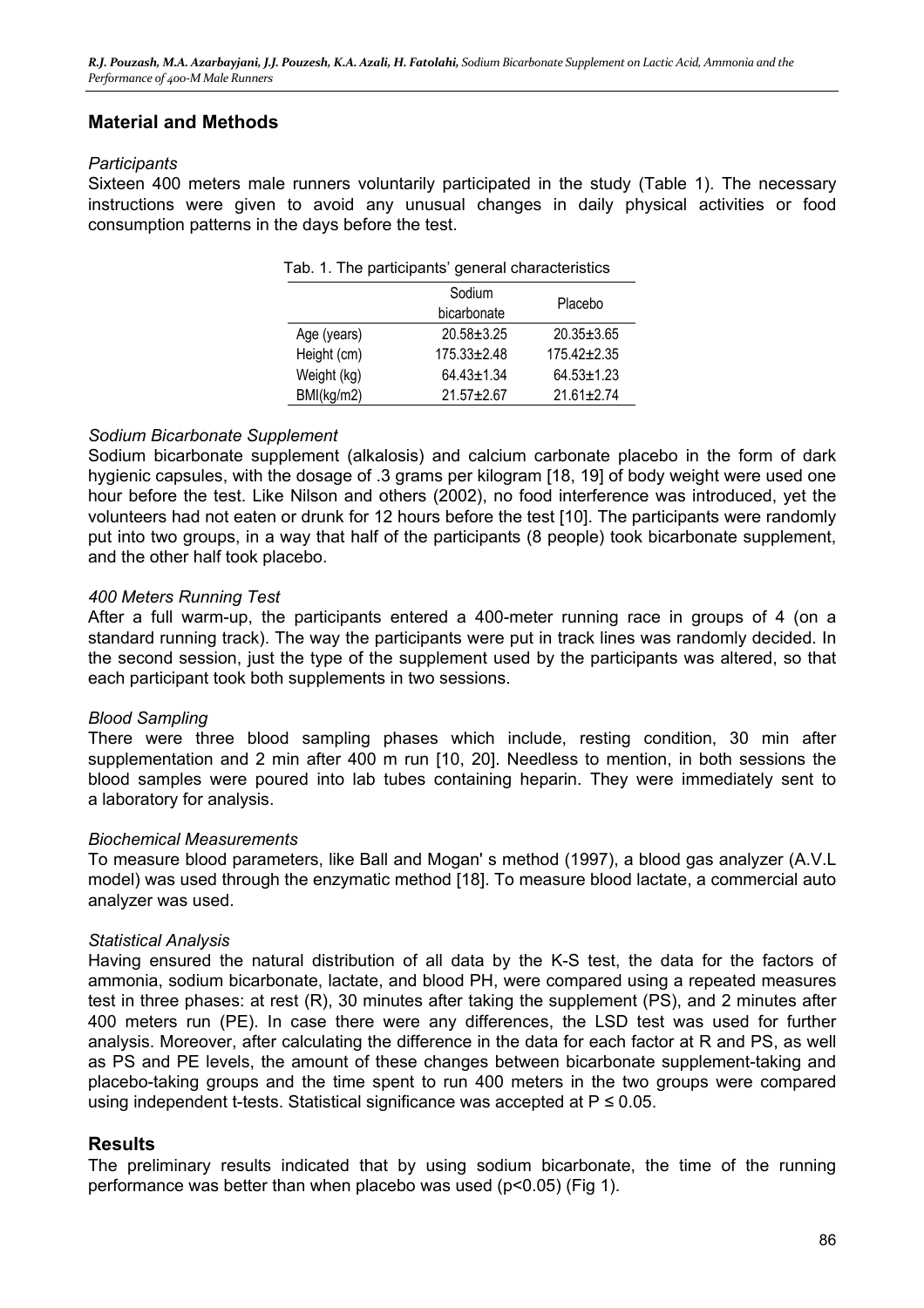*R.J. Pouzash, M.A. Azarbayjani, J.J. Pouzesh, K.A. Azali, H. Fatolahi, Sodium Bicarbonate Supplement on Lactic Acid, Ammonia and the Performance of 400-M Male Runners* 





Also with the use of sodium bicarbonate the plasmid levels of this material significantly increased in comparison to the rest state (p<0.05), yet after running, the values changed to their original amount. Moreover, when placebo was used, the bicarbonate level of blood after running came to lower levels than its rest level (p<0.05). In both cases of taking sodium bicarbonate and placebo, there was a significant increase in the lactate level of blood after running. In addition, the decrease in the blood pH level was significant only at the use of placebo (p<0.05). The results are separately given in Table 2.

|                             | Rest                  |                  | After taking supplement<br>(PS) |                  | After 400 meters race (PE) |                                 |
|-----------------------------|-----------------------|------------------|---------------------------------|------------------|----------------------------|---------------------------------|
|                             | Sodium<br>bicarbonate | Placebo          | Sodium<br>bicarbonate           | Placebo          | Sodium<br>bicarbonate      | Placebo                         |
| Ammonia (mmol/l)            | $18.57 + 4.42$        | $18.43 \pm 4.46$ | $19.58 + 6.94$                  | $18.98 + 7.26$   | $18.02 + 5.50$             | 18.79±4.36                      |
| Sodium bicarbonate (mmol/l) | $23.13 \pm 1.84$      | $23.31 \pm 2.15$ | $29.53 \pm 2.64*$               | $23.38 \pm 2.18$ | $20.45 \pm 1.92$           | $17.89 \pm 2.48^*$              |
| Lactate (mmol/l)            | $1.25 \pm 0.37$       | $1.31 \pm 0.32$  | $1.3 \pm 0.45$                  | $1.27 \pm 0.34$  | 18.28±2.41*‡†              | $15.61 \pm 2.35$ <sup>*</sup> T |
| рH                          | 7.40±0.10             | $7.41 \pm 0.02$  | $7.49 \pm 0.21$                 | $7.42 \pm 0.08$  | $7.20 \pm 0.38$            | $7.10 \pm 0.11$                 |

Tab. 2.The differences of ammonia, sodium bicarbonate, lactate, and pH in the sodium bicarbonate and placebo groups. Values are mean±SEM

\* *Denotes statistical differences in comparison to the rest state (p<0.05).*

† *Denotes statistical differences in comparison to after taking the supplement (p<0.05).*

‡ *Denotes statistical differences in comparison to the placebo group (p<0.05).*

#### **Discussion**

 $\overline{a}$ 

Sodium bicarbonate supplementation might have a positive effect on short term intensive exercise performance, and it probably decreases recovery time. In both the sodium bicarbonate and the placebo sessions, there were no inter-session differences with regard to the plasma ammonia level. During intensive exercise ammonia can be generated through deamination of adenosine mono-phosphate  $(AMP)^1$  [11] and/or catabolism of some amino acids (long term submaximal exercise) e.g. the branched chain of amino acids (BCAAs). However, it is possible for cellular hydrogen peroxide to be promoted following degradation of inosine mono-phosphate into uric acid (action of xanthine oxidize) which may lead to decreased muscular contractility (local fatigue) [21]. Furthermore, exercise-induced blood ammonia elevation is thought to be associated

 $1$  AMP can be broken down into inosine mono-phosphate and ammonia.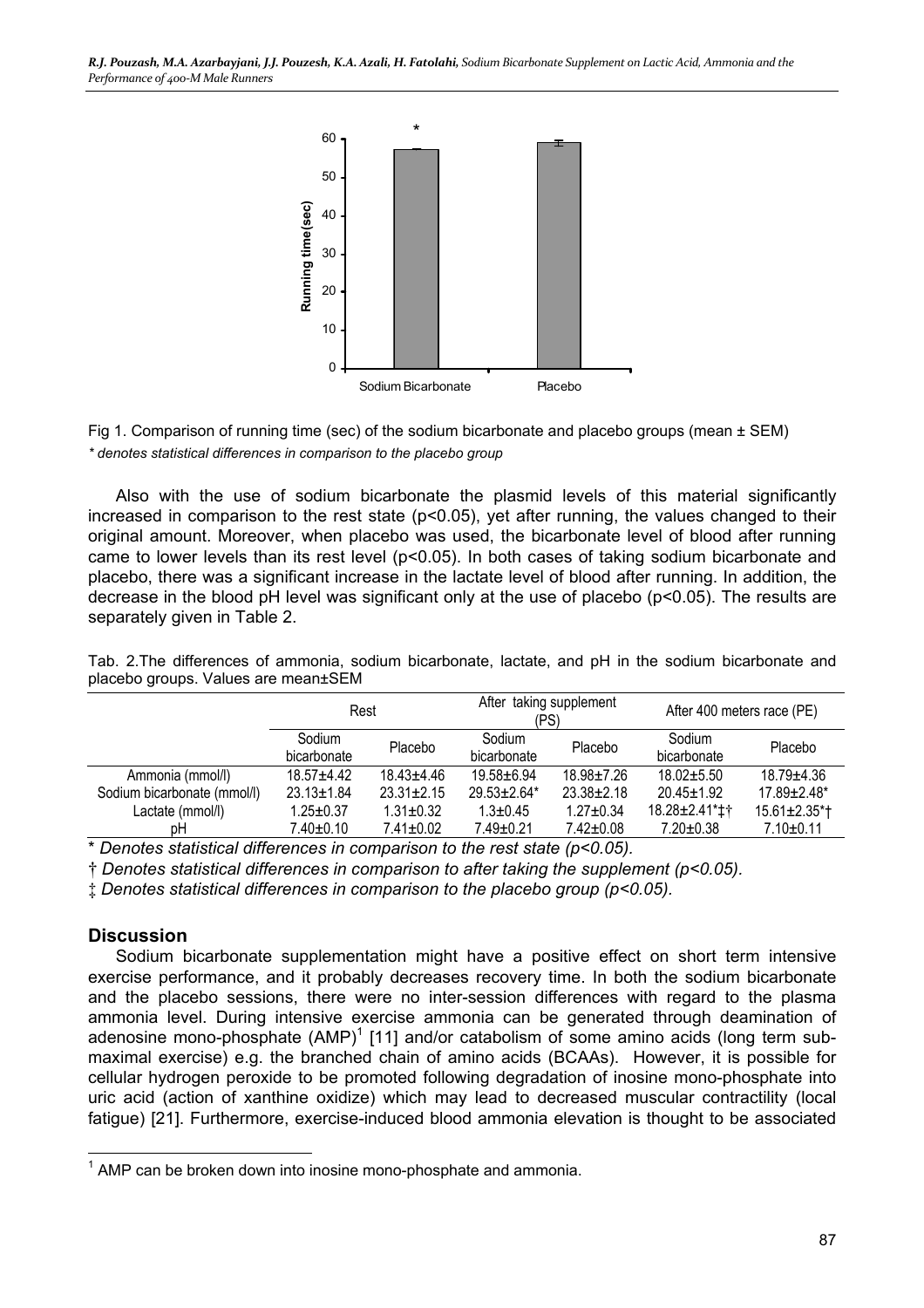with central fatigue [10] There is some evidence confirming that during progressive exercises, plasma ammonia level increases along with exercise intensity and then it reaches the threshold level similarly to those observed with the lactate [22,10]. This may indicate that plasma ammonia could be considered as a marker for the rate of anaerobic metabolism. Although previous studies have revealed no link between the plasma ammonia level and indices of anaerobic/aerobic capacity, a strong correlation between the plasma lactate and the ammonia levels has been repeatedly reported [23].

While there is no straight evidence in the existing literature with regard to the effect of alkalosis on plasma ammonia, we speculated that blood ammonia response is probably matched with the lactate response. Induced alkalosis in our study could efficiently limit the rate of blood pH decrease; however, it failed with regard to the blood ammonia level. This might be a consequence of short time span in between the end of 400 meters running and blood sampling as well as the difference in the rate of ammonia and hydrogen ions diffusion through muscle membranes to the bloodstream. Moreover, it is also possible that the amount of produced ammonia during 400 meters running is too little for any detectable values to be observed by a gas analyzer (limitation of the study methods). Therefore, well-controlled studies certainly remain to be done in this area.

The consumption of sodium bicarbonate caused a significant increase in the plasma bicarbonate level; however, its values returned to resting levels following to 400 meters running. It is noteworthy that in the placebo session the observed blood bicarbonate levels were even lower than the resting values following 400 meters running.

These findings can be indicative of the ergogenic effect of induced alkalosis on improvement in the anaerobic performance by possible increases in blood buffer capacity. Accordingly, it is expected that the amount of blood pH decrease during intensive exercise and also during the recovery period could be modified by sodium bicarbonate consumption, in accordance with the previous reports in this area [10]. It is well established that inhibition of carbonic anhydrase activity could neither decrease the rate of  $CO<sub>2</sub>$  production (VCO<sub>2</sub>) during the resting conditions as well as sub-maximal exercise with the continuous intensity; however, it can occurr in the maximal exercise.

It should be noted that during too intensive exercises with continuous blood lactate elevations, the rate of generated  $CO<sub>2</sub>$  in the blood is influenced by the combined involvement of non-metabolic sources e.g. blood lactate buffering and hyperventilation. It was shown that during progressive exercise VCO<sub>2</sub> remains unchanged while VE decreases [24].

On the other hand, by the shift of hydrogen ions into red blood cells, the ionic gradient in the plasma facilitates the entrance of anions from muscles toward the bloodstream. Anyway, our unique finding was that bicarbonate consumption prior to exercise limits the rate of plasma bicarbonate decline during intensive exercise, which is thought to facilitate a quicker and easier recovery.

In the other findings, no difference was observed between the rest level lactate after consuming bicarbonate. Two protein types of band-3 and MCT-1 are involved in transferring lactate and making acid-alkaline balance on the two sides of the surface of erythrocytes. They are responsible for transferring 5%, 80%, and 90% of lactates, respectively [25]. Alkalosis causes an increase in the transmission of lactate from active muscle. An increase in the transmission of lactate from muscles to blood, without any change in lactate concentration steepness, has also been reported, which seems to be a result of an increase in ion steepness due to alkalosis presence [11, 26]. As such, considering the fact that rest lactate level is fixed, except for pathologic conditions, no change in rest level lactate seems logical. In addition, at both times when sodium bicarbonate and placebo were used after 400 meters run a significant increase in blood lactate was observed. Meanwhile, no difference was observed for changes in the two sessions of using sodium bicarbonate and placebo (after supplement use until running ended). In other words, alkalosis could not affect the amount of lactate transfer to blood. It is assumed that in the early post-exercise minutes, the flow of  $H^+$  from muscles to blood is quicker than lactate [18]. In the case of human beings, it has been shown that the speed of the flow of hydrogen ion is usually faster than that of lactate [19]. In addition, the absorption of lactate and hydrogen ion by inactive muscles affects the rate of their transfer from active muscles [27]. There are also reports indicating that lactate flow to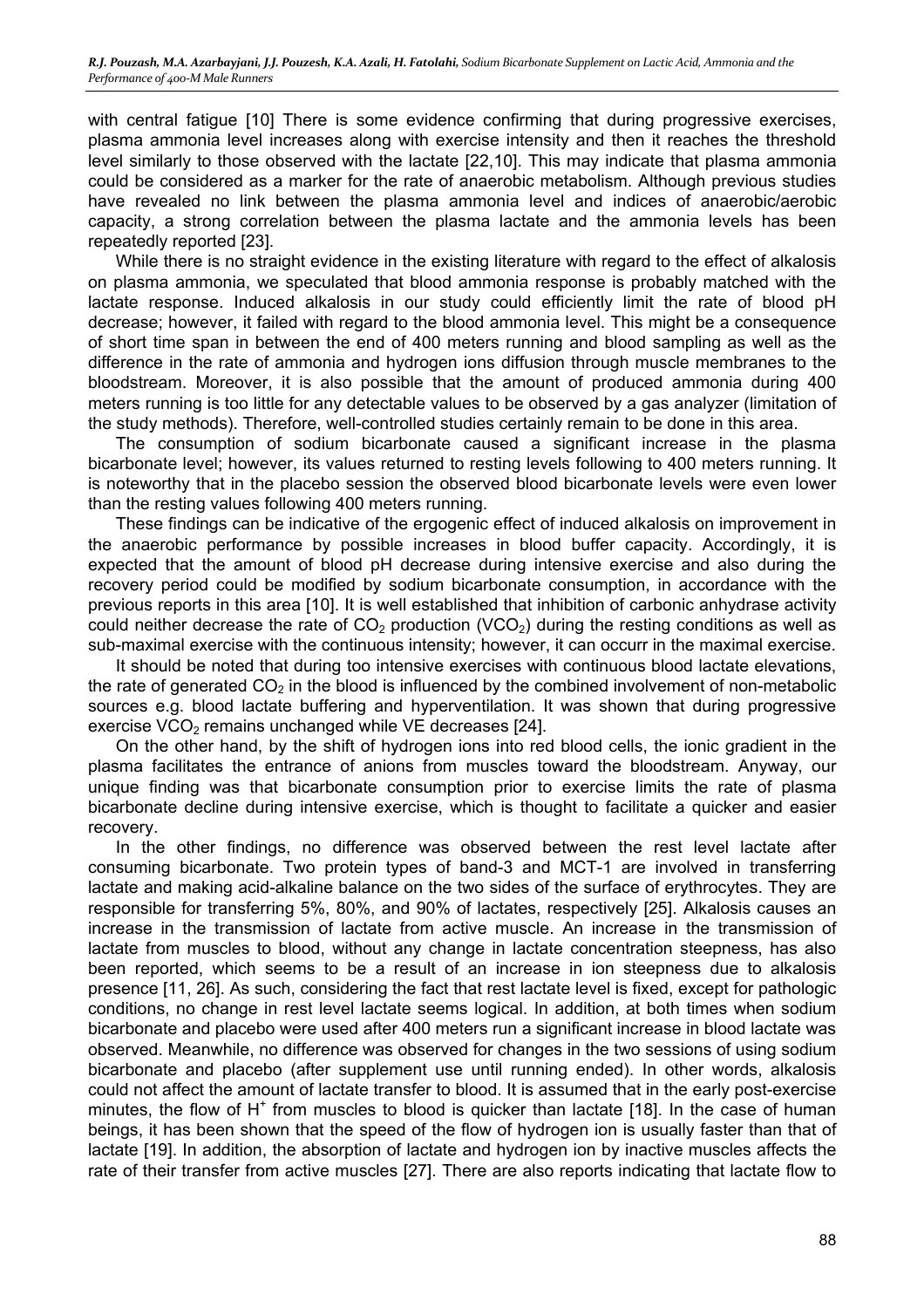extracellular fluids is independent of acid and alkalosis state in intercellular fluid and it has a fixed rate [18]. This may help us justify the existence of no inter-group difference in the blood lactate level after running.

In some other findings, the use of sodium bicarbonate supplement increases rest pH, but it is not significant. Also following 400 meters race, in both sessions of using bicarbonate and the placebo, blood pH decreased, but this decrease was significant only in the placebo use. In other words, the use of sodium bicarbonate supplement could balance the pH decrease after hard nonaerobic exercise. It seems that the introduction of metabolic alkalosis could create only a fragmentary increase in absorbing hydrogen ion in active muscles [18]. It increases rest pH and controls non-aerobic glycolys, which might initially cause an increased rate of oxide phospholarization [28]. The exit of hydrogen and lactate ions from muscles provides a supportive mechanism against intracellular pH decrease and lactate accumulation. There are reports indicating that carbonic anhydrase enzyme has a vital role in speeding up the mechanism. So far, two isoforms of this enzyme (CAXIV, CAIV) have been identified in muscle surface, the active parts of which are outwards pointing to extracellular space. Meanwhile, the rate of proton and lactate production during maximal exercise is far more than intramuscular metabolic and buffer capacity or its emission outside the cell. So pH can decrease down to 6.4 inside the muscle and 6.9 in blood [26]. Therefore, due to the high involvement of glycolysis in generating energy for 400 meters running race, in the present study, pH and lactate changes had no exactly equal patterns. However, it seems that sodium bicarbonate supplement can be effective in adjusting pH and lactate changes in intensive activities.

In the last part of the results of this study, the performance in 400 meters running race in the bicarbonate use session was better than that of the session with the placebo use. There is a lot of evidence, indicating that alkalosis can improve short-term intensive performance [26], but much deterioration has been reported in improving performance resulting from alkalosis [11]. Metabolic alkalosis, with an increase in extracellular buffering capacity, causes the maintenance of higher ionic steepness between muscle and blood, as well as an increase in the flow of lactate and protons from muscle cells. Nevertheless, there is a lot of evidence indicating that in a person with MCT1 and higher carbonic anhydrase more benefits can be obtained by introducing alkalosis [26].

#### **Conclusion**

The most important finding of the present study was the fact that body alkaline reservoir can increase by adding supplements, but during intensive non-aerobic exercise the amount of these reservoirs deteriorates. Moreover, plasma ammonia level is not affected by using alkaline material or doing hard non-aerobic exercise. This can challenge the hypothesis of the effect of ammonia from purine cycle on plasma PH. Furthermore, neither pH nor rest lactate in plasma are affected by an alkaline supplement, but a decrease resulting from activity can be counterbalanced by the use of alkaline material.

### **References**

- 1. Fitts RH. Cellular mechanisms of muscle fatigue. *Physiology Review* 1994;74:49-94.
- 2. Street D, Nielsen JJ, Bangsbo J, Juel C. Metabolic alkalosis reduces exercise-induced acidosis and potassium accumulation in human skeletal muscle interstitium. *J Physiol* 2005;566:481-489.
- 3. Yunoki T, Horiuchi M, Yanoto T. Excess  $CO<sub>2</sub>$  Output Response during and after Short-Term Intensive Exercise in Sprinters and Long-Distance Runners. *Jap J Physiol* 2000;50:199-205.
- 4. Bishop D, Claudius B. Effects of induced metabolic alkalosis on prolonged intermittent-sprint performance. *Med Sci Sport Exerc* 2005;37:759-767.
- 5. Nielsen HB, Hein L, Svendsen LB, Secher NH & Quistorff B. Bicarbonate attenuates intracellular acidosis. *Acta AnaesthScand* 2002;46,579-584.
- 6. Juel C. Muscle lactate transport studied in sarcolemmal giant vesicles. *Biochim Biophys Acta* 1991;1065:15-20.
- 7. Raymer GH, Marsh GD, Kowalchuk JM, Thompson RT. Metabolic effects of induced alkalosis during progressive forearm exercise to fatigue. *J Appl Physiol* 2004;96:2050-2056.